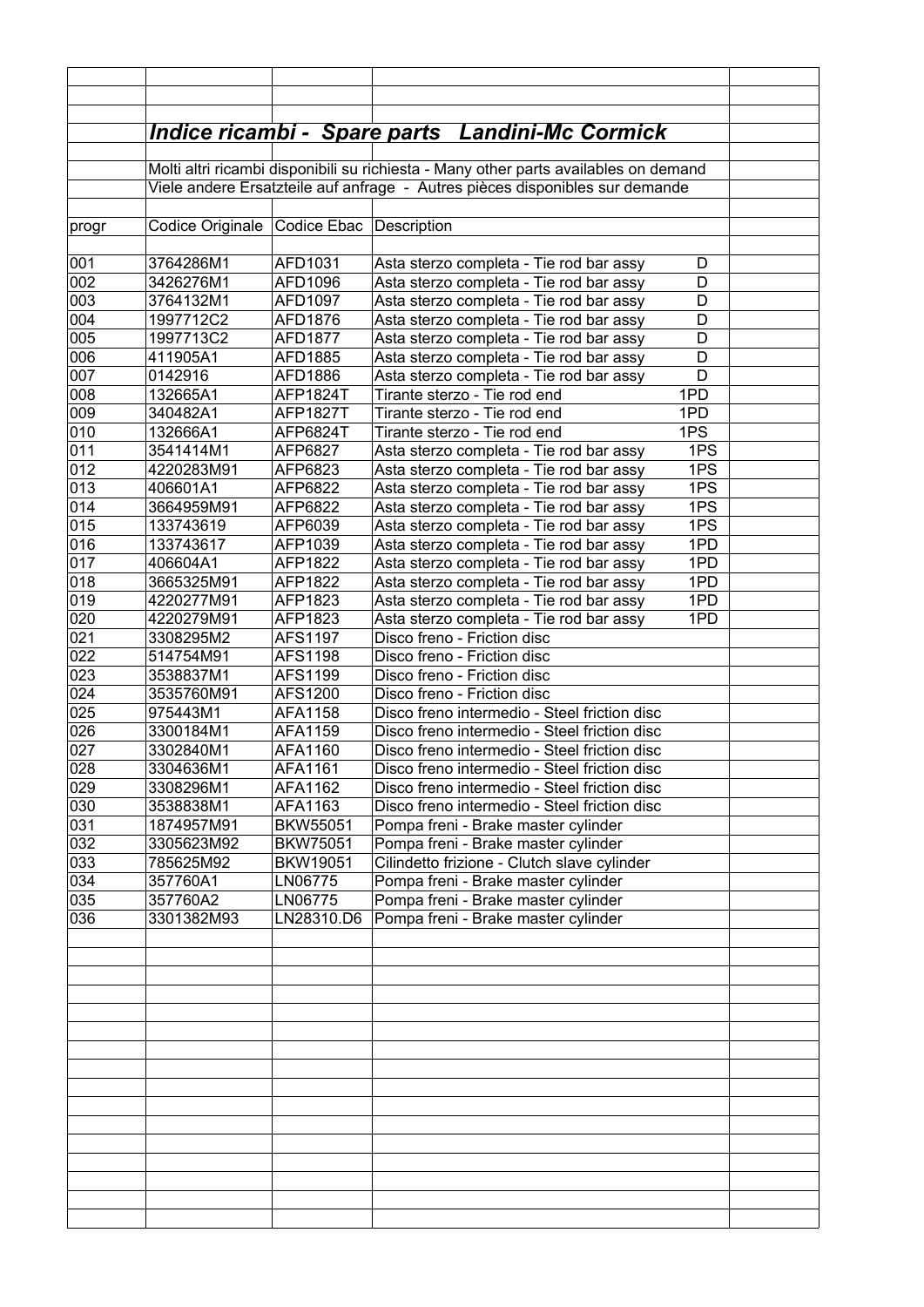





*Ricambi EBAC Via M. Buonarroti N° 11 - 42023 - Cadelbosco Sopra - Reggio Emilia - ITALY* www.ricambiebac.it - info@ricambiebac.it - P.I. 02481240352 - tel/fax +390522917720